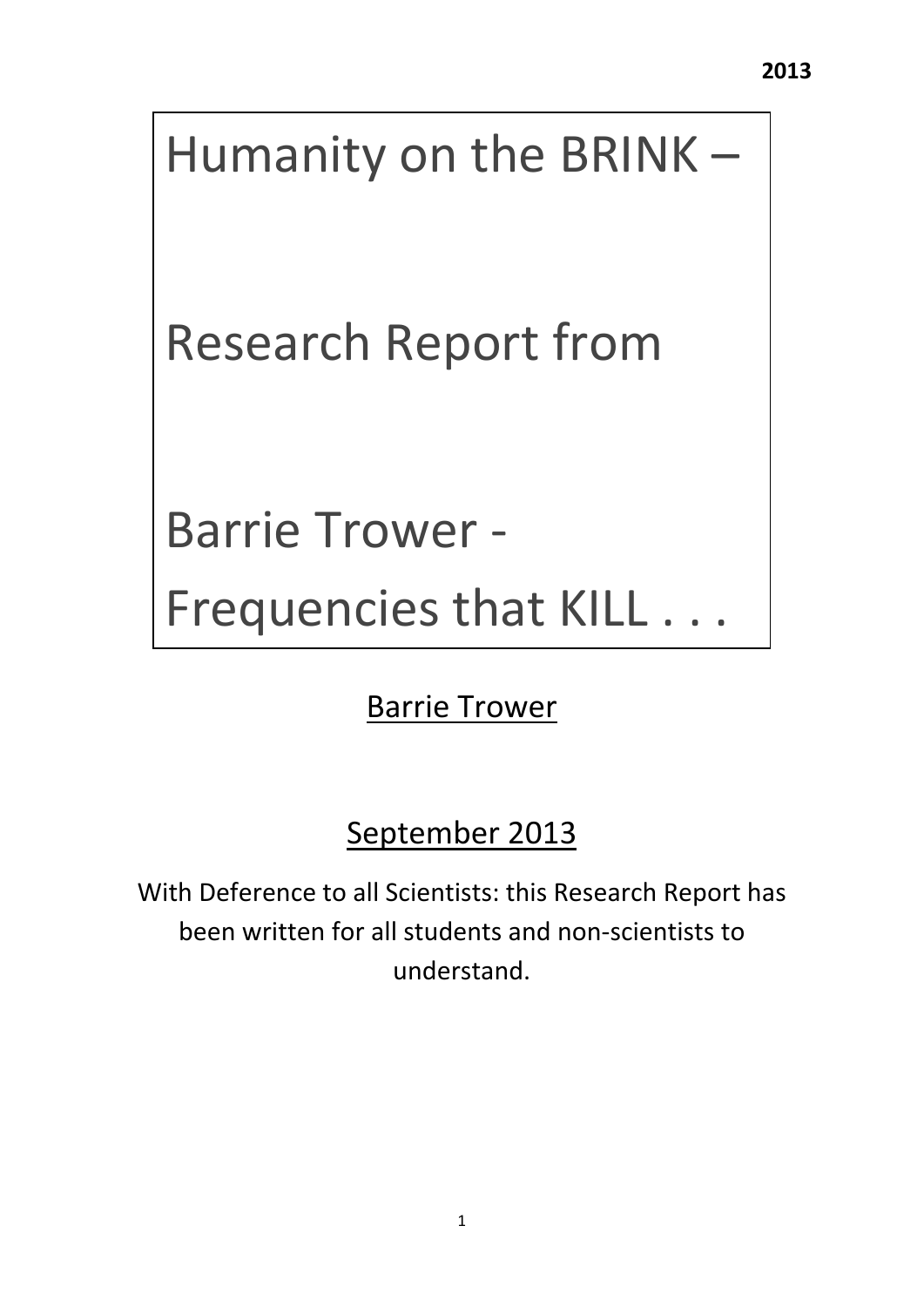## **Abstract**

As stated by University Researchers, Government Scientists and International Scientific Advisors; a minimum of 57.7% of schoolgirls exposed to low-level microwave radiation (Wi‐fi) are at risk of suffering stillbirth, foetal abnormalities or genetically damaged children, when they give birth. Any genetic damage may pass to successive generations.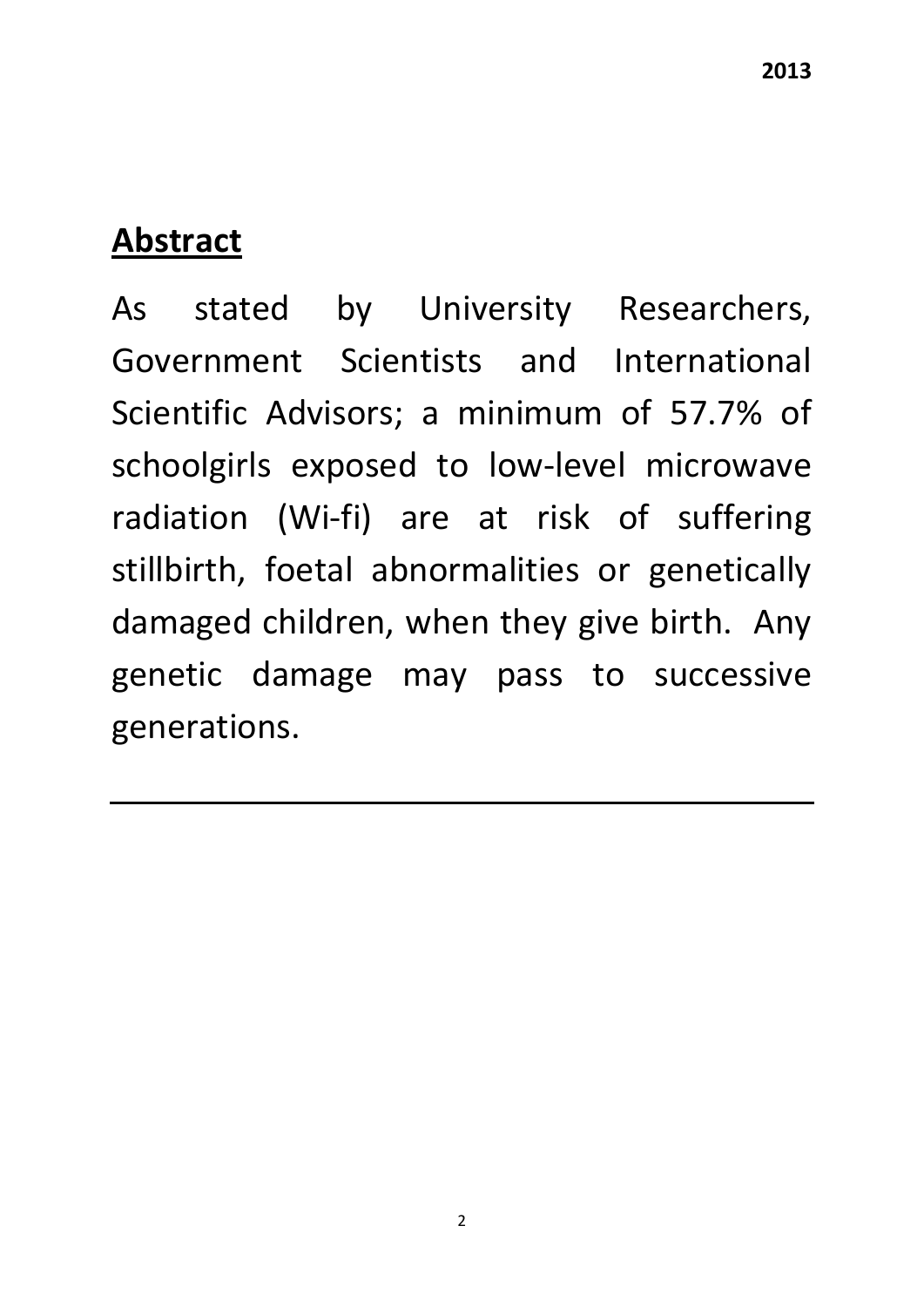

#### **OVARIES**

- $= 400,000$  FOLLICLES
- $= 400$  TO MATURE
- = 14 EACH CYCLE TO PRODUCE **EGG(S) WHICH CAN BE FERTILIZED**





**CHILD 'A' 5-16 YEARS EXPOSED TO WI-FI IN SCHOOL** Possible damage to first and subsequent generations.

Microwave irradiation can cause oxidative and nitrosative stress to mitochondria - this DNA is 10x more susceptible to low level chronic microwave radiation than other DNA.

Low histone protein content i.e. mitochondropathy N<sub>2</sub> O<sub>2</sub> is essential for brain / immune system, any DNA damage is irreparable and can pass to every female hence forth.

#### CHILD 'B' FOETUS FROM CHILD 'A' NOW AS A PREGNANT STUDENT/ADULT With possible DNA damage

- 100 days for follicles to form: no definite structure thence 150+120 d. to mature
- . No protein 53 (x4) to fight radiation
- . No nuclear core complex (x30) proteins for defence
- No factor 1 protein\* (apoptosis)
- · Of 100,000 protein structures only 600 are known

PHOTOSENSITIVE GANGLIONS ABSORB RAD: EFFECT BODY-**FUNCTIONS** 

- $7d = 100$  Cells  $28d$  = Heart  $*40d$  = Eve  $47d$  = fingers / toes
- **Body is initially** inside out, i.e. major organs are the most irradiated

Woman may not know she is pregnant at this stage: Hence no precautions taken

57.7%



#### CHILD 'B' IS NOW PREGNANT CHILD 'C' Adult Child C may already have been irradiated

- . Every aspect of Child 'C"s life has been at maximum risk from stages 1,2 & 3.
- . The greatest risk is yet to come. Biggest danger from school wi-fi irradiation on students and teachers

1st 56 days is when all embryos are most vulnerable. During the first 4-6 weeks, the mother may not know she is pregnant, therefore will not shield the embryo from radiation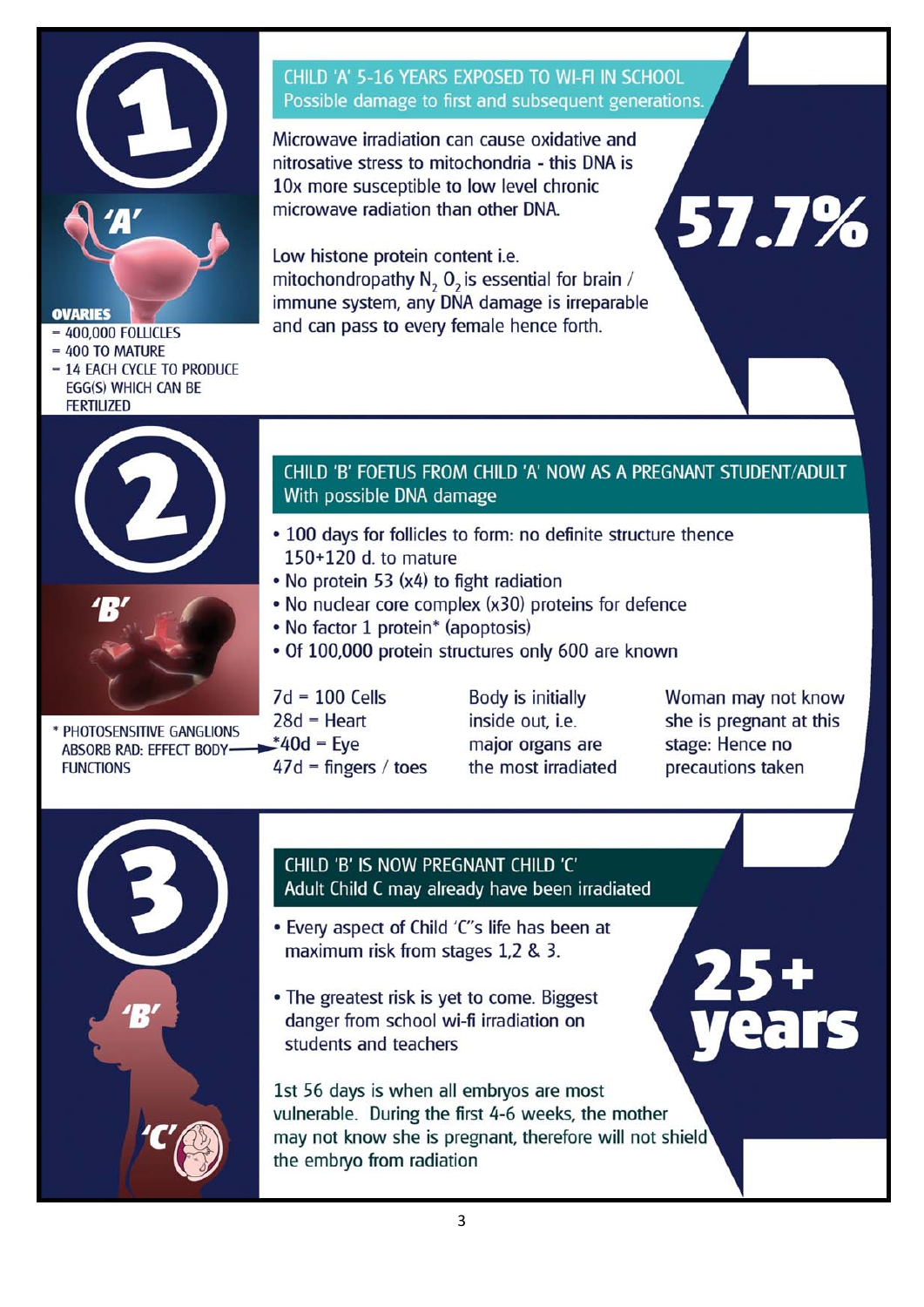## **Wifi – a Thalidomide in the Making – Who Cares?**

Professor John R Goldsmith, International / Advisor Consultant for R.F. Communication, Epidemiology and Communications Sciences Advisor to the World Health Organisation, Military and University Advisor, Researcher; wrote concerning the low level exposure of microwave irradiation (below thermal level) incident upon women:

"*Of the microwave‐exposed women, 47.7% had miscarriages prior to the 7th week of pregnancy....*"(1)

The level of irradiation incident upon the women was stated, as from, five microwatts per centimetre squared. This level of irradiation may seem meaningless to a non-scientist; however, when I say that it is below what most schoolgirls will receive in a classroom of wi-fi transmitters, from the age of approximately five years upwards, this level becomes more meaningful.

A distinction here must be made and a very important one: schoolgirls are not women. Schoolgirls are children and children are both neurologically and physiologically different from adults. A child's brain tissue / bone marrow has different electrical conductivity properties than adults due to the higher water content (2) (this renders the Specific Absorption Rate obsolete). Children's absorption of microwave radiation can be ten times higher than adults. Permanent low-level microwave exposure can induce chronic nitrosative and oxidative 'stress' thence, damage the cellular mitochondria (mitochondropathy). This 'stress' can cause irreversible mitochondrial DNA damage (mitochondrial DNA is ten times more susceptible to oxidative and nitrosative 'stress' than the DNA in the cell nucleus). Mitochondrial DNA is irreparable due to its low histone protein content, therefore any damage (genetic or otherwise) can be transmitted to all successive generations through the maternal line. (3)

Hence, we are subjecting each successive female generation to harm. Whether these two ten‐fold increases 'merge' to become 57.7% or are additional, thence equal 67.7% of those to suffer, is a moot point. Either way we are facing the equivalent of a pandemic. I was invited to present a lecture at Brighton University recently and one Doctor commented on a +60% foetal birth rate damage from exposed farm animals. All mammalian species will of course suffer the same consequence resulting from low‐level microwave irradiation. There is very little difference 'biologically' between our embryonic cells.

I invite the Reader to peruse my diagram and / or read my simple explanation concerning the microwaving of the ovarian follicles in schoolgirls.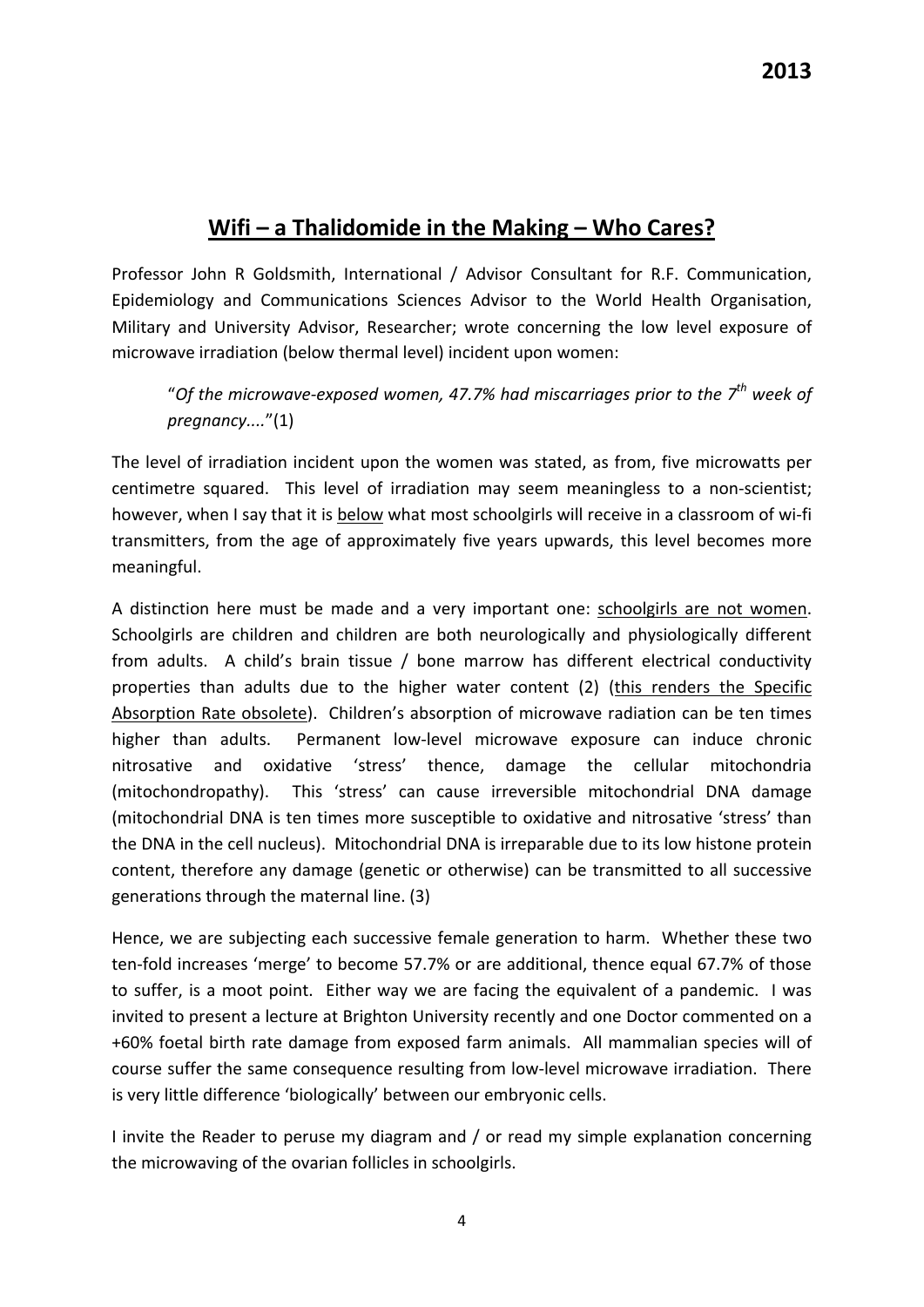## **Simple Explanation**

Imagine you are five years old, in school and sitting with a wi-fi laptop near your abdomen. Theoretically, your ovaries can become irradiated until you leave school at aged 16‐18 years old. When you become pregnant, every one of your follicles (to become eggs) will have been microwaved. Hence, you may or may not deliver a healthy child.

Should you become a pregnant as a student, your embryo (for its first 100 days – if it is female) is producing approximately 400,000 follicles (within its ovaries) for future childbirth.

The problem is that these developing follicle cells do not have the cellular protection of mature adult cells. Consequently your 'Grandchild' may have had every single follicle cell irradiated and damaged prior to its conception. Therefore when your child becomes an adult (with its irradiated follicles) there is a greater likelihood of its child (your Grand‐ daughter) suffering the ailments previously mentioned, during conception / embryonic and foetal development stages.

## **Beyond Belief**

The shocking truth is, not only was all of this known and documented long before wi‐fi was ever put in front of children, but the dangerous biological effects were concealed (as they are to this day) from the general public, in order to protect the industries profit.

Professor Goldsmith writes:

"*.....effects from exposure to RF radiation in certain populations: reproductive effects.....increased spontaneous abortion.....increased incidence of childhood and other cancers.....*" (1)

Confirming this with more than 2000 references is the Naval Medical Research Institute in their document: 'Bibliography of Reported Biological Phenomena (Effects) and Clinical Manifestations Attributed to Microwave and Radio‐Frequency Radiation' highlight '......Altered Menstrual Activity / Altered Foetal Development.....' (4)

The World Health Organization's 'International Symposium' Research Agreement No. 05‐ 609‐04 'Biological Effects and Health Hazards of Microwave Radiation' emphasizes in its 350 pages: Biological effects, health and excess mortality from artificial irradiation of Radio Frequency Microwaves. Section 28 deals with problems concerning Reproductive Function.

This document was classed as 'Top Secret' and its contents withheld by WHO and ICNIRP (International Commission on Non‐Ionizing Radiation Protection). (5)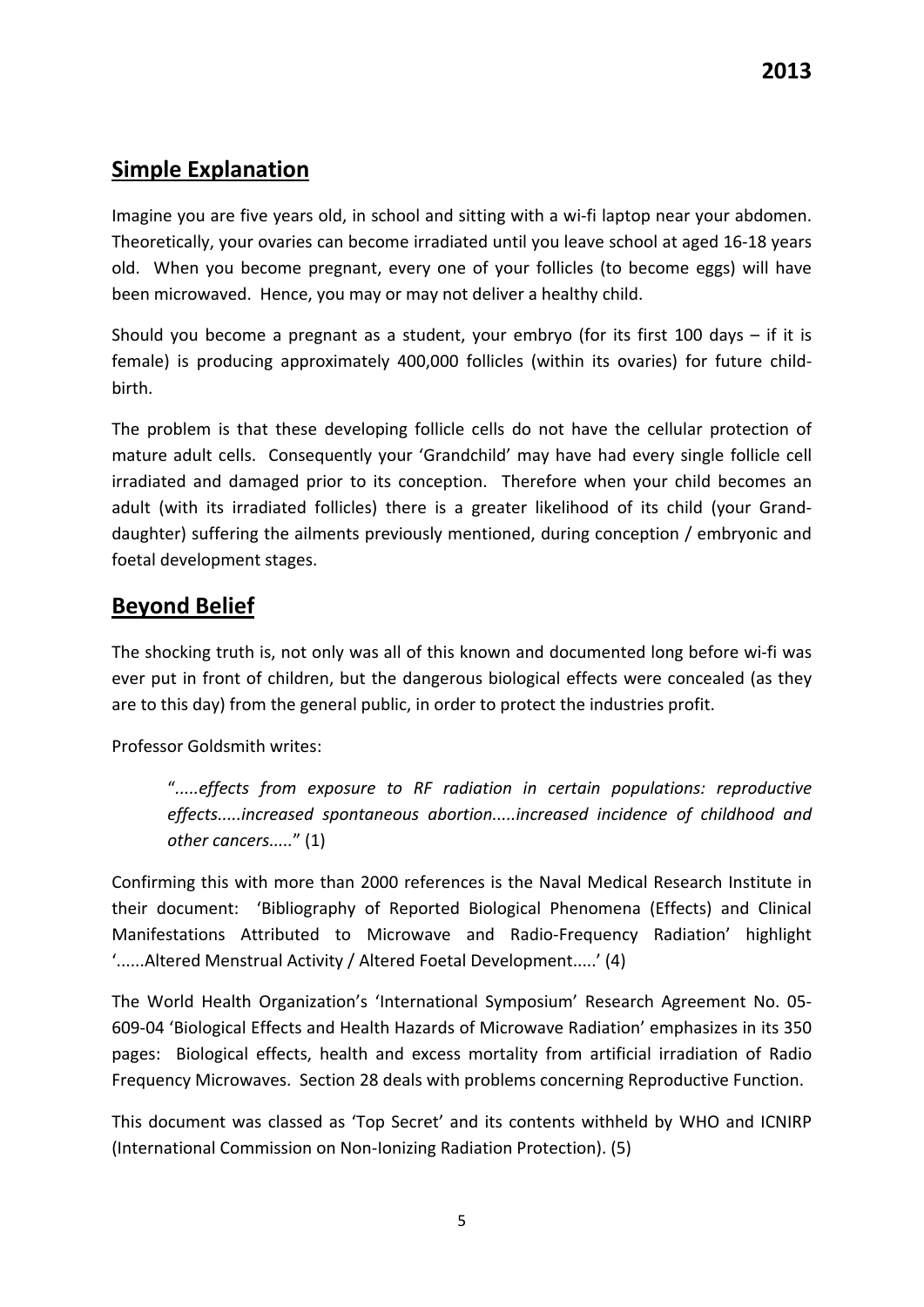Eldon Byrd, a scientist for the Naval Surface Weapon Centre of the US Navy, in one of his 1986 lectures on the effects of low‐level microwaves, is referenced as stating:

'*.....we can alter the behaviour of cells, tissue.....cause up to six times higher foetus mortality and birth defects....*'. (6)

Finally, the Mobile Telecommunications Industry carried out a very thorough and exhaustive scientific study on its own product. This industries conclusion was:

Sec. 7 "*.....it can be concluded that electro‐magnetic fields with frequencies in the mobile telecommunications range do play a role in the development of cancer.*"

"*.....Direct damage on the DNA as well as influences on the DNA synthesis and DNA repair mechanisms.....*" (7) (Note I have underscored the relevant words here.)

Note: DNA synthesis is essential for healthy embryonic / foetal / child's growth.

With these few of the roughly 8000 research articles showing this phenomena; in order to protect this industries' profit, the United States Defence Intelligence Agency sent a 'document' to 'advanced nations' describing the problem and suggesting 'how to deceive the public'.

It read:

"*.....if the more advanced nations of the West are strict in the enforcement of stringent exposure standards, there could be unfavourable effects on industrial output.....exposed to microwave radiation below thermal levels experience more.....*" (8)

NB: Industrial output is of course...profit. A very relaxed exposure standard also makes it very difficult to take the industry to court.

This (and two other documents with ref. 8) then continues to list many physiological and neurological dangers from low‐level: below thermal, microwave irradiation inc: blood disorders, heart problems, psychiatric symptoms and 'menstrual disorders'.

#### \*Wi‐fi is of course, below thermal low‐level microwave irradiation.\*

In order to appease the US Government, some Governments adopted the ICNIRP guideline, whereby, the only safety limit is just six-minutes of warming. Which means: if you do not feel too warm in six minutes, wi-fi is deemed to be safe.

No consideration at all has been given to the published 'below thermal' cellular interaction as listed by several countries including the United States; which were (and are) known to cause: cancer, severe neuropathological symptoms, foetal defects and literally hundreds of illnesses related to cellular disorders.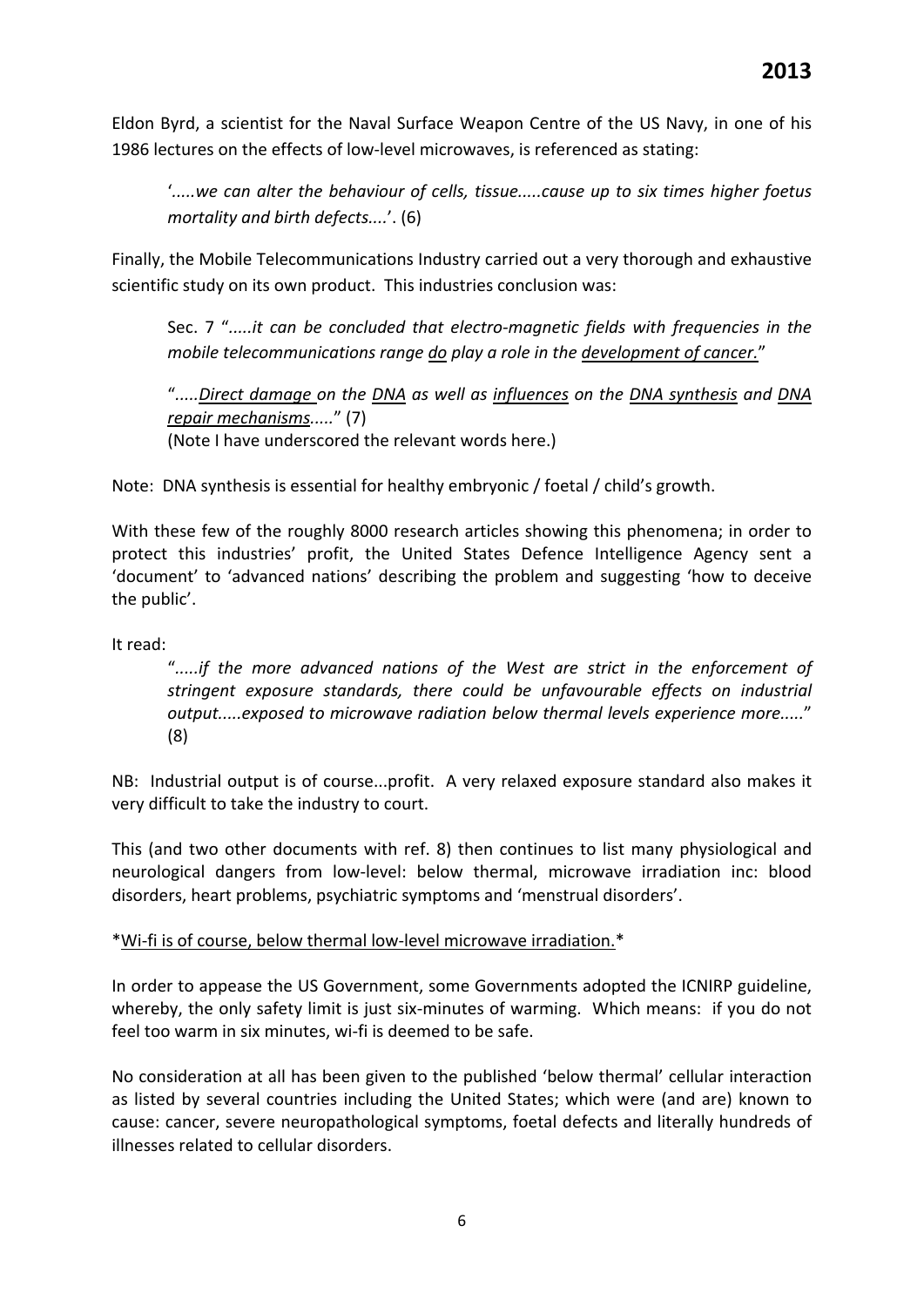Countries following ICNIRP continue to argue that their six minute warming effect is all that is required regarding microwave irradiation.

Should the Reader be wondering whether I am 'as mad as a box of frogs' and thinking 'no government would ever harm its citizens for money, especially pregnant women'; I invite the Reader to investigate Government decisions behind: smoking, asbestos, BSE (mad‐cow disease), lead in petrol, experiments on 20,000 UK serving military personnel serving in the 1960's, thalidomide and of course Agent Orange sprayed over the food crops in Vietnam. To this day, many global birth defects stem from these Government / Government Scientific / Military decisions: with industrial advisors.

If further evidence is required, I invite the Reader to read documents released under the Freedom of Information Act; namely, Operations: Pandora, MK Ultra, MK Chaos, Cointelpro, MK Delta, MK Naomi, MK Search, Bluebird, Artichoke, Chatter, Sleeping Beauty and Grill Flame.

Here, secret experiments carried out by the Military / Government scientists upon unsuspecting civilians, namely: students, servicemen, psychiatric patients, poor, children over the age of 4 years, pregnant women, Muslims, Catholics, prisoners, handicapped, deaf, blind, homosexuals, single women, elderly, school children, 'marginal groups' and dissidents; served to increase their knowledge and understanding of; what is commonly known as...Stealth Warfare.

Progress on the study of illnesses caused by low‐level microwave irradiation continues to this day. One current study on cancer and neurological harm continues until 2018 and involves women who could be pregnant. (9)

Progress Reports are also fed back to Governmental Scientists:

"*.....students will understand the nature of RF...bioeffects research, including human / animal studies.....students will become familiar with current state of knowledge on potential health effects RF, such as cancer, memory loss, and birth defects.*" (10)

NB: RF has become a generic term (Radio Frequency) to avoid using the term 'microwave'. It poses less 'safety queries' as the word 'radio' itself, which used to refer to 'long wave radio' was domestically non threatening.

#### **Intentional Ignorance**

Governmental Intransigence forces a moratorium upon the risks of exposure to future generations. Both the Communications Industry and Governmental studies have proved that protein synthesis (the using of chemical structures to 'build' the roughly 4050 foetal and 4500 adults designated biological / neurological structures) can be influenced by low‐ level microwave irradiation. This moratorium seems to spread to organizations either relying on Governmental funding, or for whatever reason; acquiescence. However, not all research departments suppress the truth.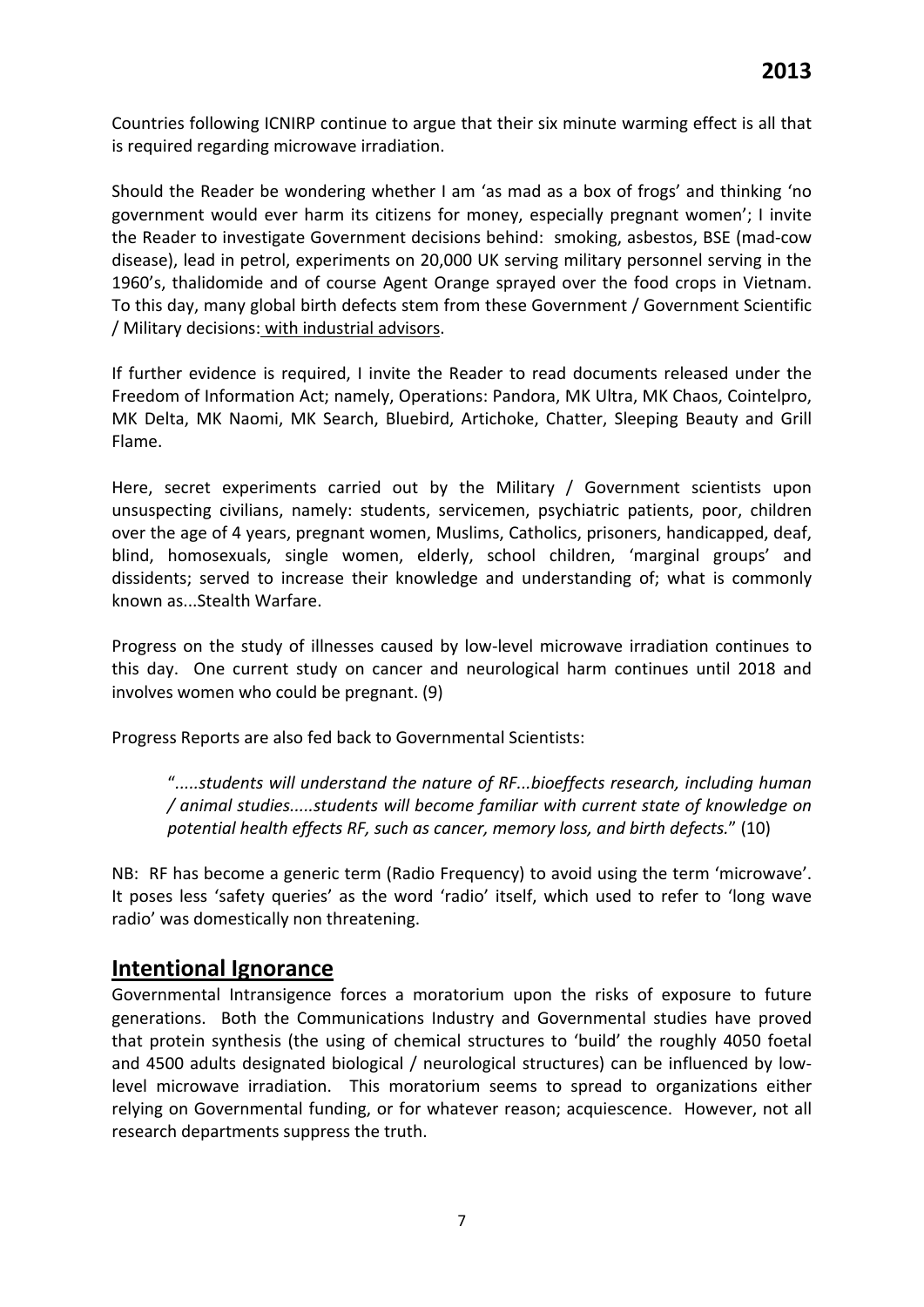A brilliant paper published by Dundee University confirms that low‐level microwave irradiation, unable to cause any heating (thermal) effect, can affect cellular signalling processes. (11)

#### **The Main Risks to Children**

These biological processes described as being 'influenced' by low‐level microwave irradiation may not just damage foetal growth; relying on the same biological processes are:

Blood Brain Barrier – requires 18 months to form and protects the brain from toxins. It is known to be effected.

Myelin Sheath – requires 22 years to build its 122 layers. It is responsible for all thinking, organ and muscle processes.

Brain – requires 20 years to develop (I can assure you, cell phones do not help in its development).

Immune System – requires 18 years to develop. Bone marrow and Bone Density are known to be affected by low-level microwaves as are the immune systems' white blood cells.

Bones – requires 28 years to develop – as mentioned the moisture content of children makes both the 'soft bones' and marrow particularly attractive to microwave irradiation. Bone marrow produces blood cells.

Clearly, our decision makers are overlooking a child illness pandemic hitherto unknown in our 40,000 generations of civilization; which can involve over a half of the World's exposed mothers / children.

## **The Very Sad Truth**

I have been very honoured to address approximately 40 Royals, Governments, Leaders of Governments, Leaders of Peoples and Government Officials over the years.

My address (text) to one King concerning the numbers of ill children was placed on the internet. (12)

I referenced over 200 cancer / leukaemia clusters in schools (up to the time of data collection) from low level microwave transmitters in schools. There were many different types of cancers, leukaemias, miscarriages and breast cancers of staff. These continue, mostly only recorded locally, to this day.

When this was discussed in the English Parliament (as one of the EU Countries involved), a Minister dismissed it and lied to the House of Commons. My request to prove this lie was denied.

Possibly, the most respected children's charity in the World: UNICEF, joined forces with the World's leading authority on the effects of harm from low-level microwave irradiation:

The Russian National Committee on Non-Ionizing Radiation Protection: in their research document 'Health Effect on Children and Teenagers' found;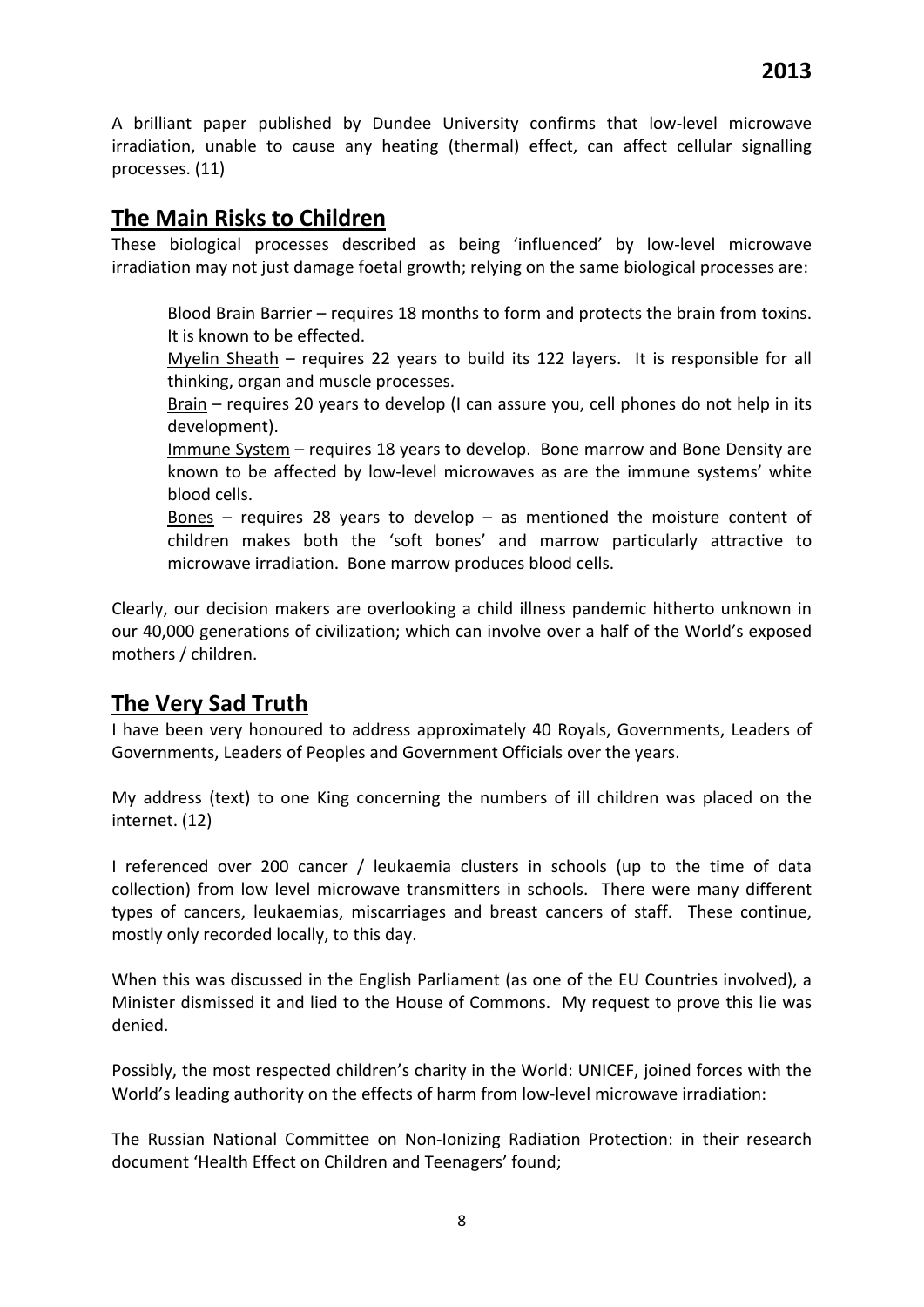85% increase in Central Nervous System Disorders 36% increase in epilepsy 11% increase in mental retardation 82% increase in blood immune disorders and Risk to Foetus. (13)

NB. The Reader may think that the cell phone irradiation is different from wi-fi as it has more power. In fact wi-fi can be more harmful because of its lower power! Low power can enter the body and cause harm. All electromagnetic waves are accumulative. If they are below the body's threshold to cause activation of the necessary proteins required to defend and repair tissues, the damage accumulates very slowly and is undetectable like a cancer. Think of sunbathing on a cloudy day, you can still burn your skin.

## **The Good Guys**

I have a list of nine countries (some of whom I am working with) who are actively, either taking wi‐fi out of schools or in the legal argument‐stage of this process. I decline to publically name these countries as my actions may interfere with their legal negotiations.

The Parliamentary Assembly (Assemblee Parlimentaire) Council of Europe Document 12608, published on 6.5.2011 in section 8.3.2. states:

'*.....ban all mobile phones, DECTphones or Wi‐Fi or WLAN systems from classrooms and schools.....*'

For legal reasons this had to be changed to a 'wired system is preferred'. However, the meaning is clear.

In a translated document, Professor Yuri Grigoriev of the Russian Committee for Non Ionizing Radiation Protection wrote on 19.6.2012

'*.....recommend the use of wired networks and not networks using the wireless broadband access systems, including wi‐fi, in schools and educational establishments.*'

A document dated 25.3.2013 (updated from 19.3.2013) by the Executive Committee of the American Academy of Environmental Medicine wrote a letter to the Los Angeles Unified School District with the following recommendation:

'*.....do not add to the burden of public health by installing blanket wireless internet connections in Los Angeles Schools.*'

Just prior to this in December 2012 the American Academy of Pediatrics (representing 60,000 Paediatricians) wrote to Congress requesting more protection from low‐level microwave irradiation for children and pregnant women: with regard to wi‐fi in schools, they write: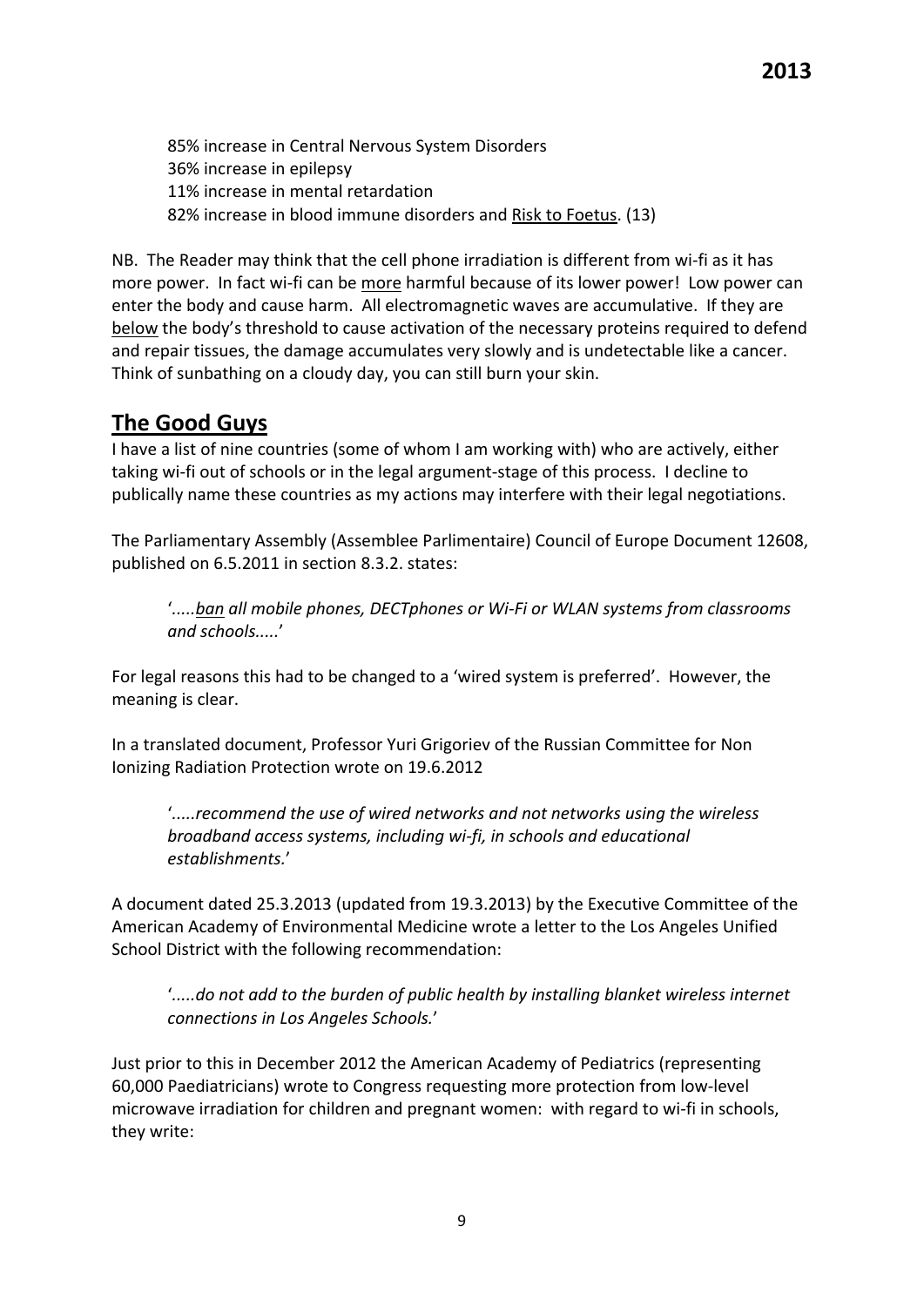'*.....this is an unprecedented exposure with unknown outcome on the health and reproductive potential of a generation.*' (14)

In 2002, 36,000 Physicians and Scientists etc. signed the 'Freiburg Appeal'. Ten years hence, it has been re-launched. It specifically warns against the use of Wi-fi and the irradiation of children, adolescents and pregnant women. 'Freiburg' is an International Doctors' Appeal.

The Reader will appreciate that collectively there are approximately 100,000 of the World's most knowledgeable professionals expostulating this same warning.

As an aside, should the Reader be wondering why I have not mentioned school‐boys and whether they can be affected in a similar way to girls: the answer is 'yes'.

DNA sperm fragmentation from wi-fi levels of irradiation, have been published. (15) It would require many more pages to comment upon this phenomenon and there is already a plethora of data both available and published.

## **Pulsing / Modulations**

During the 'Cold War' conflict, whilst I was collating effects from microwave pulses / modulations caused by brain entrainment, resonance (both cyclotronic and circadian), rectification (at boundaries within the body) generated by electrically induced phase transition; it came to my attention that a list needed to be published for all microwave communication systems. (16)

In this Open Letter, I list 1 to 40 Hz (pulses / modulations per second) and their corresponding neurological / physiological response.

In his most explanatorily descriptive paper, Dr. Andrew Goldsworthy writes.....

'*.....For example, Grigoriev et. Al. (2010) showed that 30 days exposure to unmodulated 2450 MHz microwave radiation triggered a small but significant increase in anti‐brain antibodies in the blood of rats.....which could then result in an auto immune attack on the brain and / or nervous system. An example of an auto immune disease of the brain is Graves disease in which the pituitary gland (at the base of the brain) is affected.*' (17)

#### NB. 2450 M Hz is the wi‐fi frequency.

If you add the pulse / modulation frequency to the above; fatigue, depression, psychiatric problems (such as anger), loss of appetite and problems with movement can also be induced.

#### **The Bad Guys**

With gargantuan profits to be made, it is of no surprise that the English Parliamentary system choose to follow ICNIRP and their well established 'Active Denial' policy.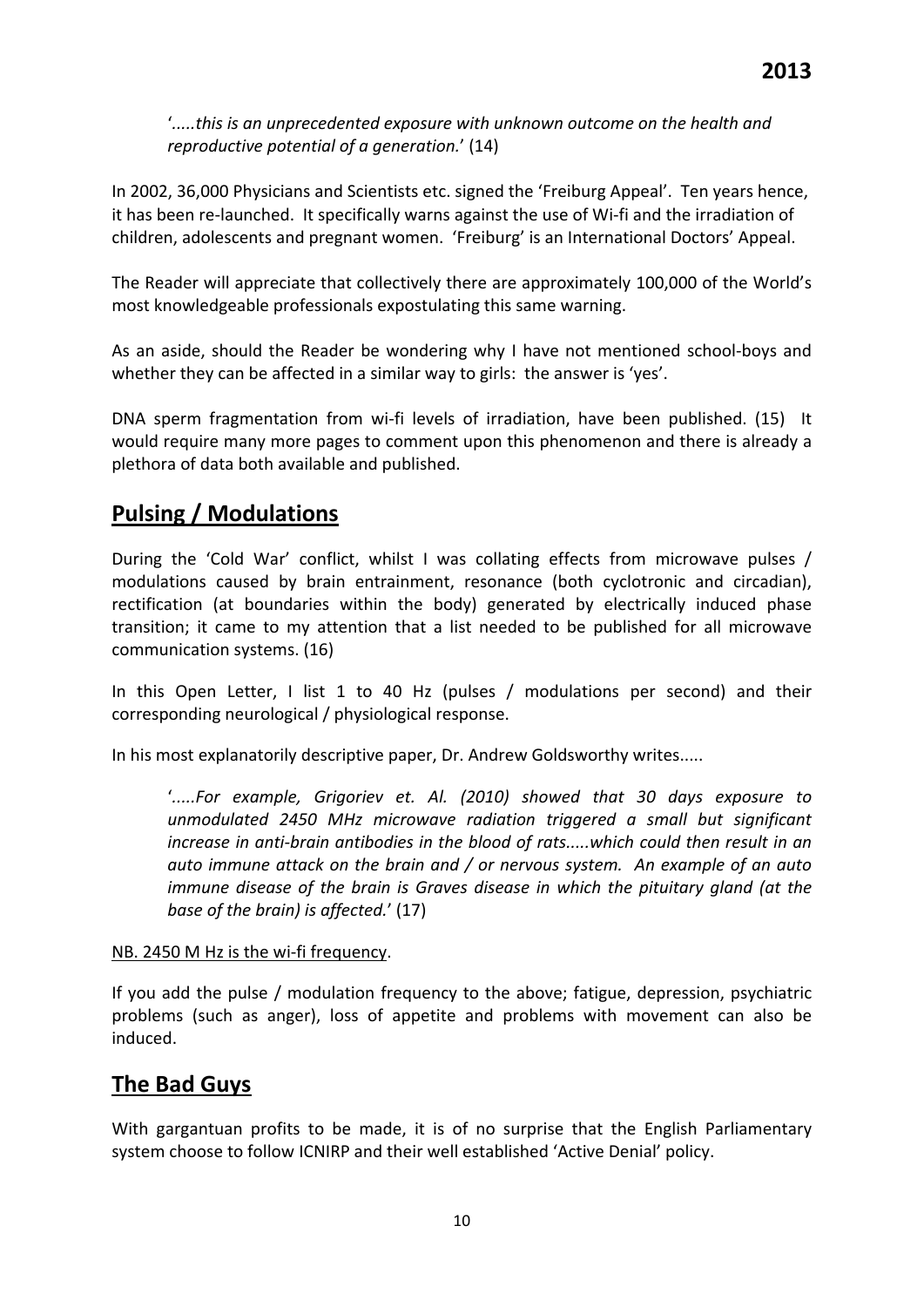I became familiar with our 'corruption' when during the late 60's – 70's, I was commissioned to investigate (under a programme initiated by Sir William Melvin (1911)) corruption within the hierarchy of the London Metropolitan Police and the non‐elected Members of the English Parliament. Should the Reader be dismissive of such actions, I suggest looking at any of our Sunday newspapers over the past 45 years, including now.

When a Reverend lady wrote to a Minister, Nick Gibb MP, concerning Wi‐fi in schools, his standard reply (which I have seen many times) stated:

"*.....advice given.....by UK Health Protection Agency..... 'There is no consistent evidence of health effects from RF exposures below guideline levels and no reason why schools and others should not use Wi‐fi equipment.*" (18)

This letter is designed to deceive (and it is very successful). Look to the words 'no consistent evidence'. Let me explain please.

If I were to carry out an experiment on every single person who went through the doors of your main airport on any busy day and told them that they must drink one pint of beer and smoke ten cigarettes a day forever; some would react immediately, especially children. Others would react over days, weeks, months and years (many years in some cases). Then there would be those who would thoroughly enjoy the experiment and probably never be ill. That does not mean that alcohol and cigarettes are safe. It shows that people are not homogenous (all alike / identical). In other words, the conclusion of my experiment would be that there is: 'no consistent evidence'.

Other Ministerial letters usually say: "*most of our research*" or "*most of our scientists*" – both of which are equally meaningless.

What they never say is: Wi-fi is safe.

It will come as no surprise to the Reader to learn that I have been refused permission to have a face-to-face meeting with my MP, Mr Mel Stride. Hence my Member of Parliament has successfully brought the 'shutters down' on any access I may have had to Government. This act by Mr Stride became a 'feature' in our West Country newspaper by leading Journalist Paul James. (19)

During my last attempt to contact my MP, his Secretary, Dominic just hung‐up the telephone on me.

Years ago, when I started to 'advise caution' re microwaving children / pregnant women; the Academic Registrar of my own University (Exeter) forbade me from ever communicating with it, ever again. A similar message came from Dr. Jamie Harle of the Open University (Medical Physics), who said: "*Your work is too political.*"

Clearly in England, some universities and some parliamentary persons are more afraid of governmental 'reprisals' than telling the truth. Regardless of the consequences.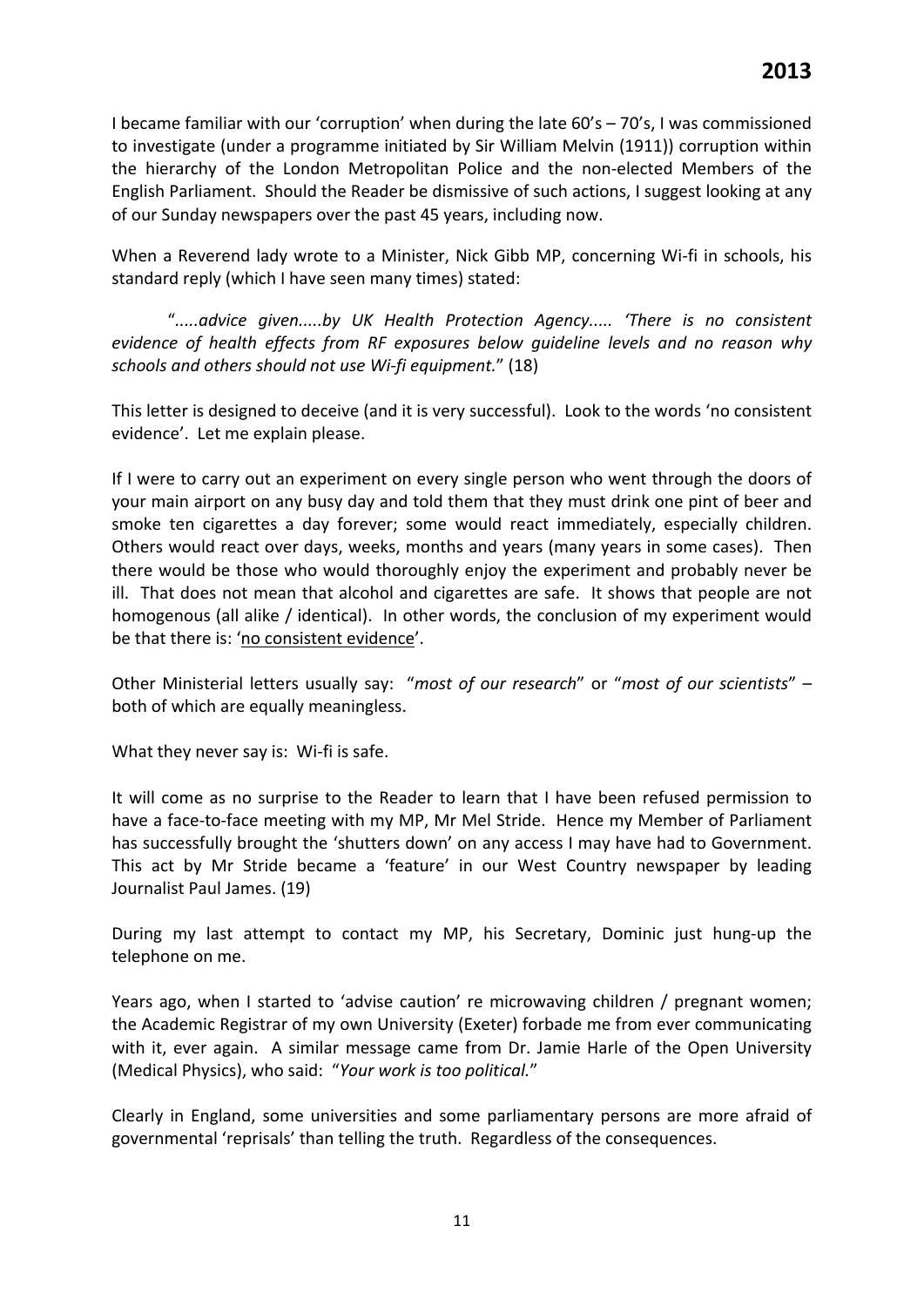## **Two Womens' Stories**

#### The Real Price of Intentional Ignorance and Greed. Those Consequences.

Ten telephone calls a day would not be unusual for me. I even receive calls Christmas Day / Easter Sunday. Two calls which summarize those from women are illustrated below. Both are actual conversations.

- i) ".....my daughter had just died. I am holding her hand. She has just had her  $11<sup>th</sup>$  birthday and she was number 11 to die since the transmitter for Wi-fi was put near her and others' desk....."
- ii) "*.....my child is one of several with cancer / birth genetic problems. These only started after the transmitter was turned on. My worries are two‐fold and take every second of my life. Will my child ever marry or find a partner and be happy? What will happen when I die? I know I will die worrying. Regardless of who is to blame, it is me, the Mother who carries guilt and responsibility.....*" (20)

#### **I Ask for Readers' Help, Please.**

Imagine 57.7% of all of the schoolgirls with Wi‐fi in their classrooms: all day – all year – all through their school career, in every country using it, in the World!

In just two generations we could have more dead / sick infants than resulted from both World Wars. And, these are not my figures, they come from Government advisors / research.

Advanced requests for this 'Paper' have been received from Royalty, Governmental Officers (outside of the UK) and people I will describe as 'interesting'.

As shutters fall blocking every direction I try to turn, I ask: "*Can the Reader succeed in preventing this 'Pandemic' where I will fail?*"

I have two requests:

- i) Would a Royal or Leading Governmental Official please ask the British Prime Minister, face to face, why he told my MP, Mr Stride, that he is 'too busy' to see me for just one hour to discuss this issue.
- ii) If every Reader sends just two copies of this Paper to people who may be able make a decision (preferably influential women); with mathematical progression – the original 100 advanced requests will soon land on a desk of somebody who can make a difference.

#### **International Challenge**

When I am invited to speak in countries, I invariably end up on the radio / TV news / documentary channels. Thence, I issue a challenge: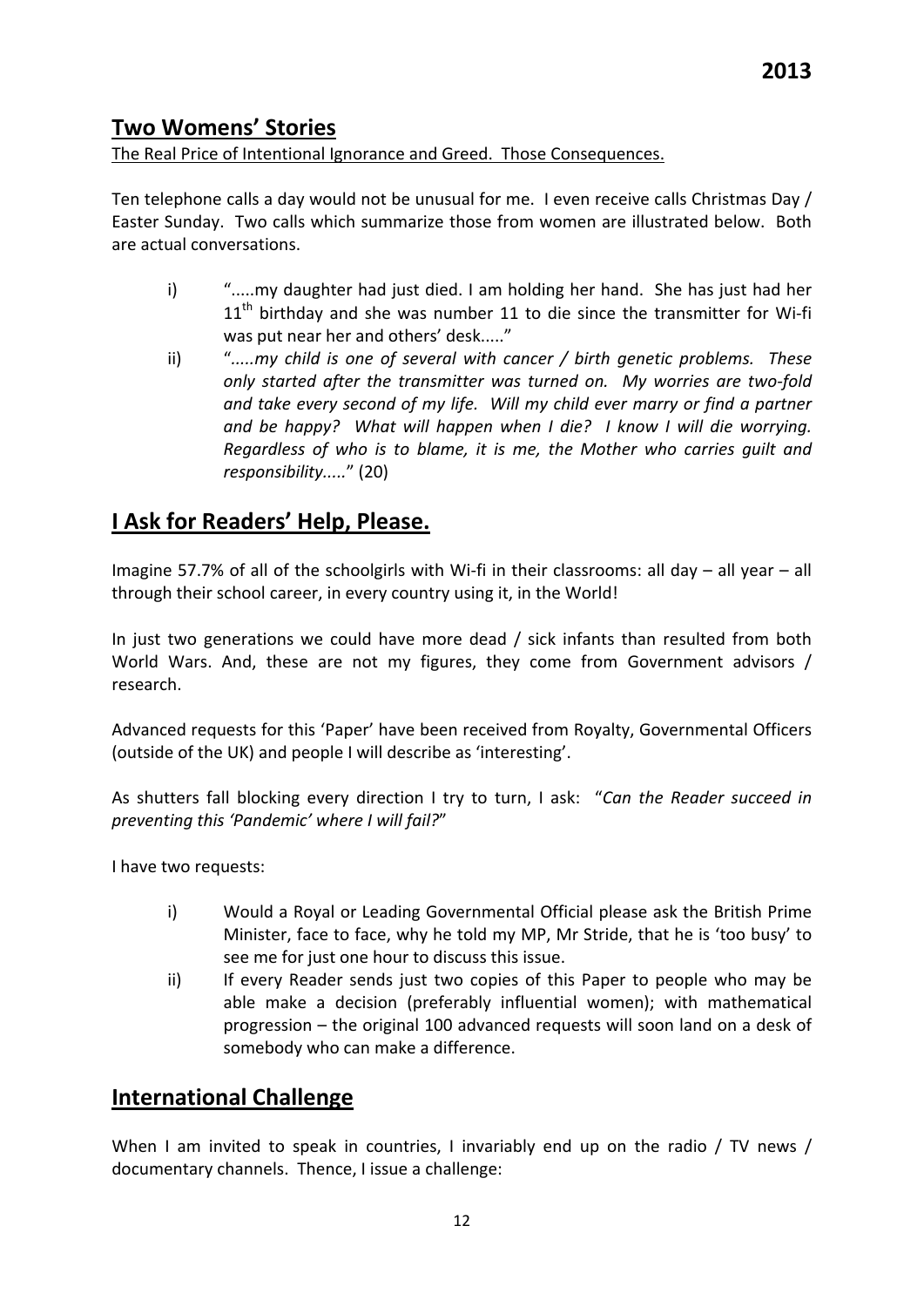I ask for any scientist(s) from industry / government to 'humiliate' me live 'on‐air' with their expert knowledge by answering one question:

"*What is the safe level of microwave irradiation for the ovarian follicles during the first 100 days development of the embryo?*"

To date, not a single scientist will appear and face me.

I mention this because it is a question the Reader can ask any decision maker, school Principal / Governor etc.

Should any person provide the answer, the next statement is:

"*Fine – we will send it to a Leading Scientific Journal for independent Peer Review.*" (With your research). (21)

#### **The Solution**

Education need not suffer if Wi-fi is withdrawn world-wide. We have telephone lines – fibre‐optic cable.

The argument against these options is the cost. Compared to the future medical costs (forgetting the human cost), phone / fibre‐cable shows to be a very cheap option.

Thank you.

| <b>Barrie Trower</b>    |
|-------------------------|
| <b>3 Flowers Meadow</b> |
| Liverton                |
| Devon TQ12 6UP          |
| <b>United Kingdom</b>   |

**In UK ‐ 01626 821014 World – 00 44 1626 821014**

One Reader may be the person who achieves more to help humanity than any other modern day individual.

September 1st 2013

(This Paper is copyright free)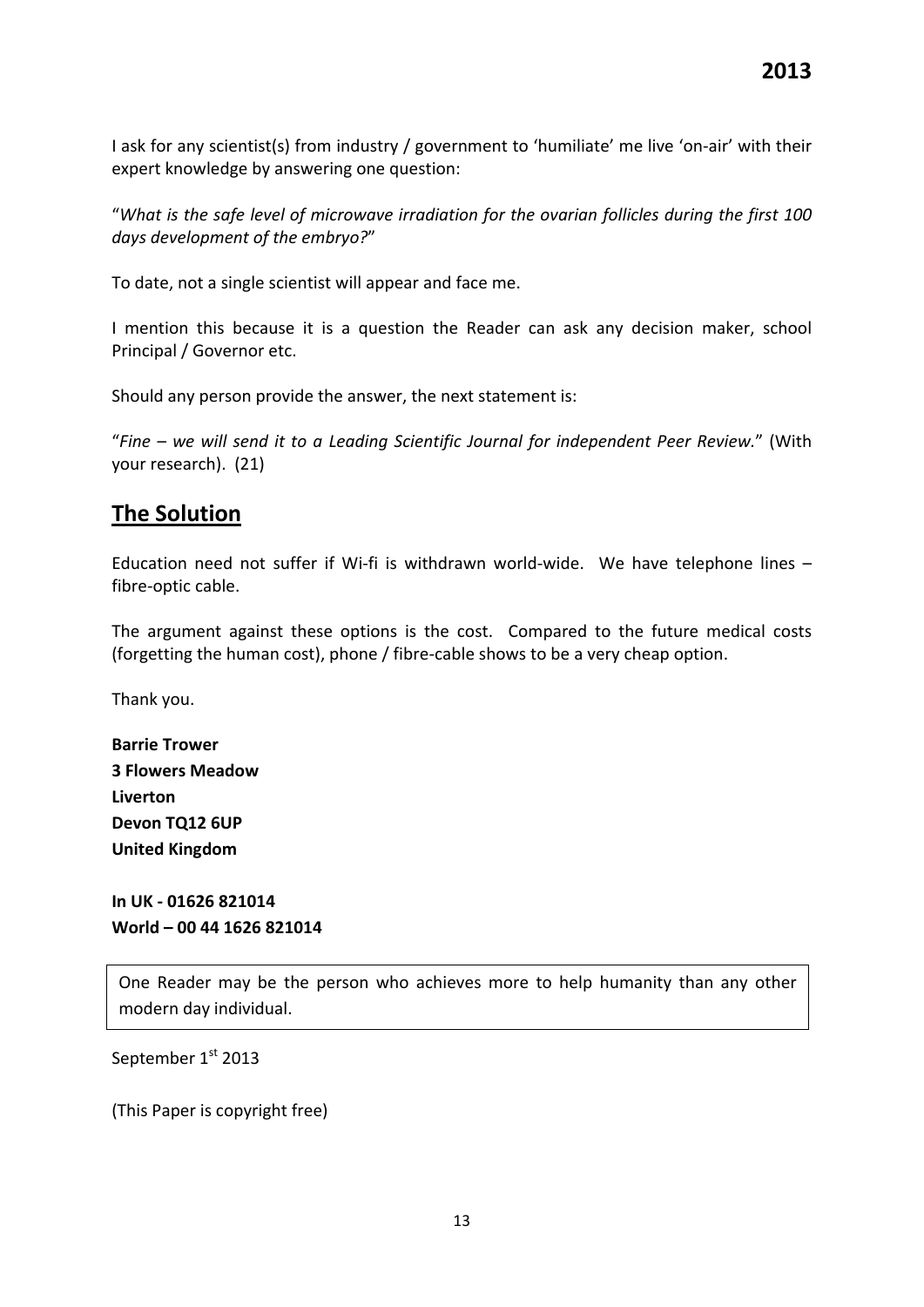## **Epilogue**

Please note – I have always worked free of charge and will represent any person in the world without cost. **PLEASE SEE ADDENDUM**

#### **Addendum – Recent Publications**

Professors' / Doctors' Panagopoulos, Johnasson and Carlo describe in their (June 2013 Published) Paper – how man‐made electromagnetic waves (as used in the communications industry) can cause interference, hence induced oscillations, from these polarized waves. This in turn, can induce biological alterations and render the SAR (Specific Absorption Rate) obsolete.

They write:

- *Man‐made electromagnetic waves...they are polarized...*
- *....can produce interference effect...This induced oscillation will be most intense on the free particles which carry a net electric charge...a part of its energy...is transferred to the charged / polar molecules of the medium...within biological tissue there will be additional energy absorption by the water dipoles...proteins, lipids or nucleic acids, which will also be forced to oscillate by the applied field.*
- *...man‐made EMF's can produce severe biological alterations such as DNA damage without heating the biological tissue...may lead to cancer, neurodegenerative deceases, reproductive declines or even heritable mutations...conductivity varies for different tissues and different field frequencies..The relative permittivity of an adult brain is calculated to be around 40 while the corresponding value for a young child's brain is between 60 and 80 resulting in almost double the radiation absorption and SAR...*
- *...SAR offers no information at all with respect to frequency, waveform or modulation...* (Ref (22))

Dr Dimitris Panagopoulos, Dep. of Biology, University of Athens also writes in his 2013 paper: Electromagnetic Interaction Between Environmental Fields and Living Systems Determines Health and Well Being:

- *Disturbances in the communication between individual body clocks can desynchronize the circadian system, which in turn may lead to unwellness, chronic fatigue, decreased performance, obesity, neuropsychiatric disorders, and the development of different diseases...*
- *...endogenous electrical balance in living organisms cannot occur in the presence of unnatural – man‐made – electromagnetic pollution..... GSM mobile phone radiation is found to cause DNA damage on insect reproductive cells (gametes) and adversely affect*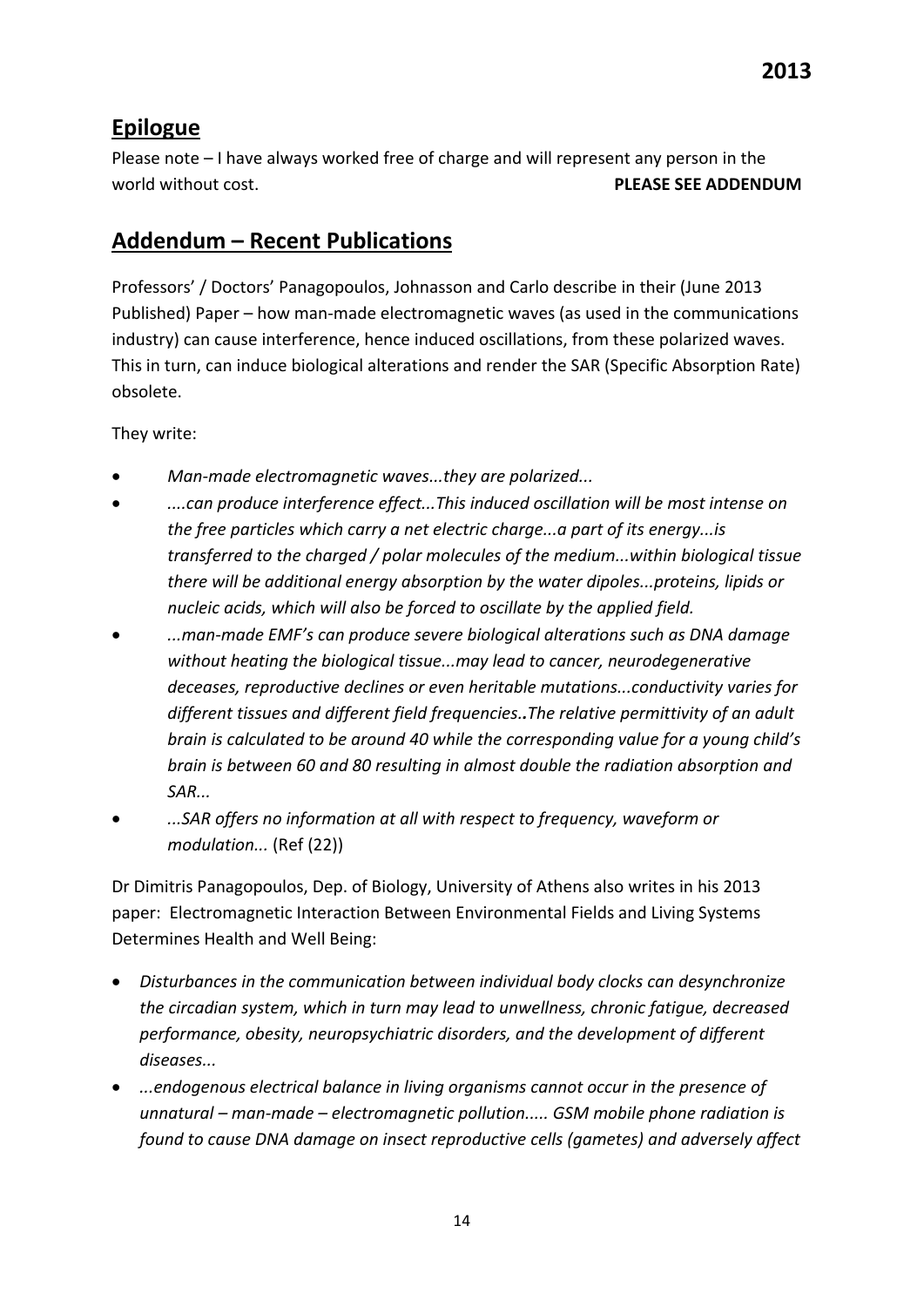*reproduction for intensities down to 1 microwatt per centimetre squared after only a few minutes exposure.....* (Ref (23))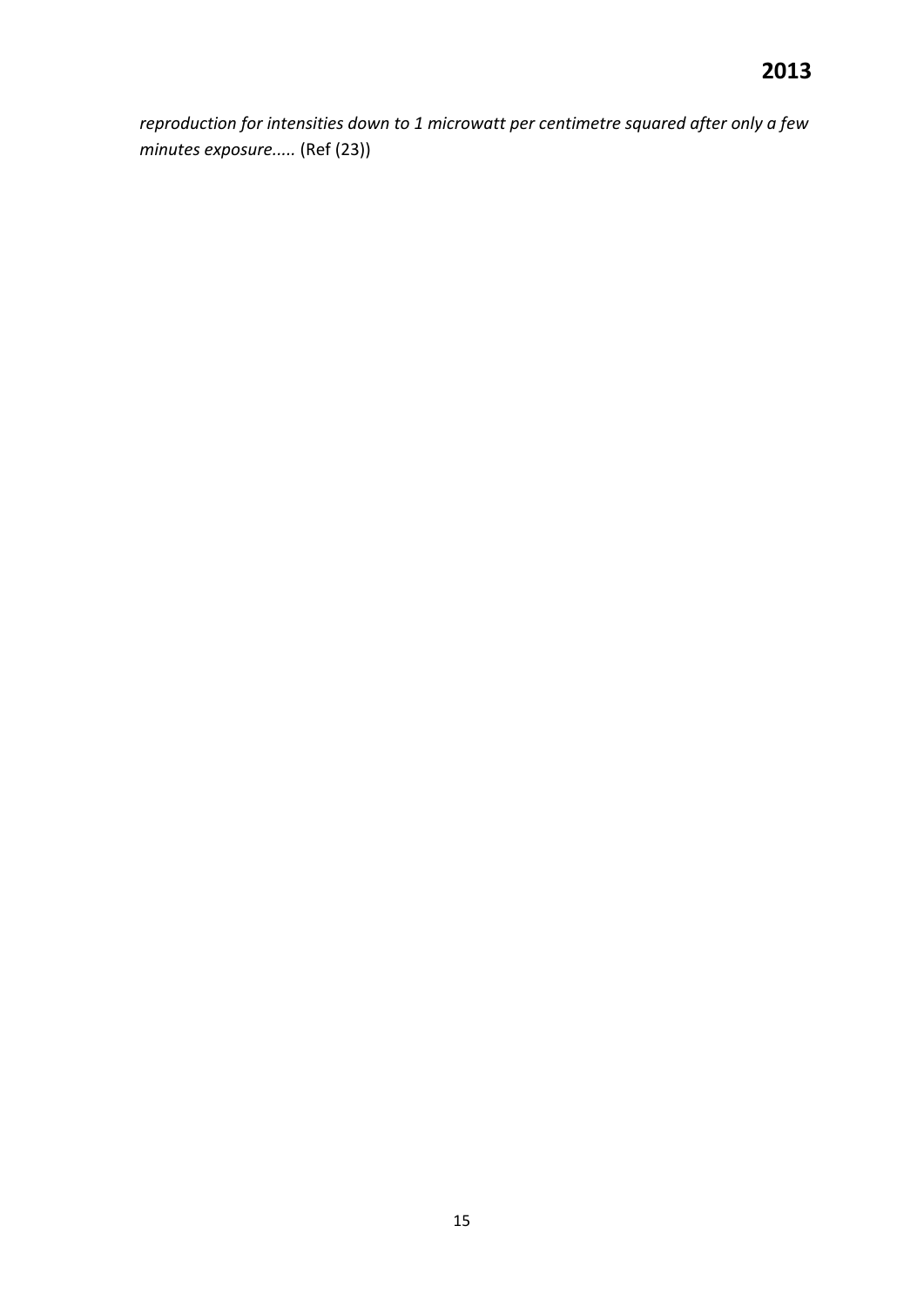## **References**

| 1.  | Professor John R.<br>Goldsmith              | Possible Effects of Radiofrequency Radiation<br><b>Environmental Health Perspectives</b><br>Sup. 6 Dec. 1997<br>P. 1580                                                                                                                                                               |
|-----|---------------------------------------------|---------------------------------------------------------------------------------------------------------------------------------------------------------------------------------------------------------------------------------------------------------------------------------------|
| 2.  | <b>Microwave News</b>                       | Children's Brains are Different<br>May 3rd. 2010 P.3                                                                                                                                                                                                                                  |
| 3.  | Andrea Klein & Barrie<br>Trower             | Wireless Laptops and Their Transmitters Using Microwaves in Schools<br>P.3<br>(Undated)                                                                                                                                                                                               |
| 4.  | <b>NMRI</b>                                 | AD750271 Research Report<br>MF12.524.015-004B<br>4-10-1971<br>Bethesda, Maryland, USA                                                                                                                                                                                                 |
| 5.  | <b>WHO</b>                                  | <b>Biological Effects and Health Hazards of Microwave Radiation</b><br>International Symposium, Warsaw, Poland (1973)<br>With US Dept of Health, Food and Drug Administration<br>Document 05-609-04                                                                                   |
| 6.  | <b>Microwave Mind</b><br>Control            | Mind Control and the UK<br>Chapter 4. Tim Rifat<br>P.83<br>2001                                                                                                                                                                                                                       |
| 7.  | Hennies - Neitzke -<br>Voight               | Mobile Telecommunications and Health Review of Current Scientific<br>Research<br>T-Mobile<br>Hannnover<br>April 2007<br>Section 7                                                                                                                                                     |
| 8.  | <b>US Defence</b><br>Intelligence Agency    | $DST - 18105 - 076 - 76$<br><b>March 1976</b><br>NB: DST-18105-074-76 and ST-CS-01-169-72 also refer to this<br>phenomena                                                                                                                                                             |
| 9.  | <b>Barrie Trower</b>                        | Most Confidential Report on the TETRA (Airwave) Communication<br><b>System</b><br>Strictly for the Public and Commercial Services Union (PCS)<br><b>June 2009</b>                                                                                                                     |
| 10. | P. Phillips, L.Brown,<br><b>B.</b> Thornton | US Electromagnetic Weapons and Human Rights<br>Course No. 11 Page 40<br>Sonoma State University<br>As a study of the History of US Intelligence Community Human Rights<br>Violations and Continuing Research in Electromagnetic Weapons<br>Project Censored: Media Freedom Foundation |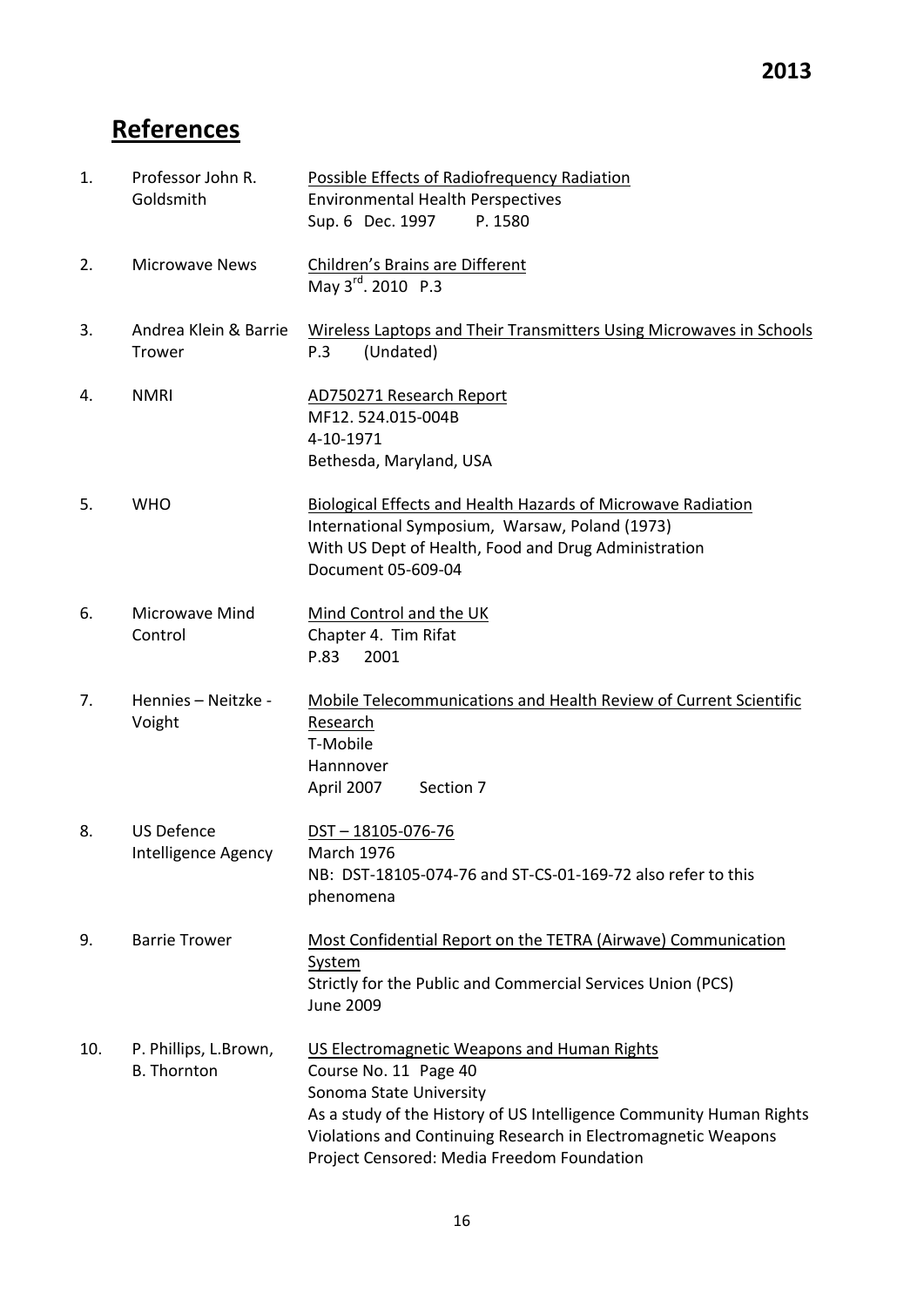| 11. | J. Simon C. Arthur                                             | <b>MAPK Aclivation by Radio Waves</b><br>MRC Protein Phosphoryiation Unit<br><b>School of Life Sciences</b><br>University of Dundee<br>DD4 5EH<br>UK<br>Published by Journal of Biochemistry (405) e5 e6 2007                                                                              |
|-----|----------------------------------------------------------------|--------------------------------------------------------------------------------------------------------------------------------------------------------------------------------------------------------------------------------------------------------------------------------------------|
| 12. | <b>Barrie Trower</b>                                           | www.magdahavas.com/wordpress/wp-<br>content/uploads/2010/08/Barrie Trower SA.pdf                                                                                                                                                                                                           |
| 13. |                                                                | <b>Electromagnetic Fields from Mobile Phones: Health Effects on Children</b><br>and Teenagers<br>Russian National Committee on Non-Ionizing Radiation Protection<br>April 2011                                                                                                             |
| 14. |                                                                | Private letters<br>(available on internet) as titled and dated in text                                                                                                                                                                                                                     |
| 15. | C. Avendano, A.<br>Mata, C.A Sanchez<br>Sarmienta, G. Doncel   | Use of Laptop Computers Connected to Internet Through Wi-fi<br>Decreases Human Sperm Motility and Increases Sperm Fragmentation<br>Nascentis Medicina Reproductiva, Cordoba, Argentina<br>Dept of Obstetrics and Gynaecology, Eastern Virginia Medical School,<br>Norfolk, Virginia (2012) |
| 16. | <b>Barrie Trower</b>                                           | The Communications Industry is in the Position Where it is Sprialling<br>out of any Person's Ability to Control it<br>An Open Letter (undated)                                                                                                                                             |
| 17. | Dr. Andrew<br>Goldsworthy                                      | The Biological Effects of Weak Electromagnetic Fields - Problems and<br><b>Solutions</b><br><b>March 2012</b><br>P.14                                                                                                                                                                      |
| 18. | Stuart Gallimore,<br>Director of Children's<br><b>Services</b> | Personal Letter. Nick Gibb MP<br>House of Commons, London, SW1A 0AA<br>30 August 2011                                                                                                                                                                                                      |
| 19. | Paul James                                                     | Physicist: I'm Stopped From Seeing my MP<br>Mid Devon Advertiser<br>3.5.13 P.13                                                                                                                                                                                                            |
| 20. |                                                                | <b>Personal Conversations</b><br>I am with holding their private telephone numbers for privacy                                                                                                                                                                                             |
| 21. |                                                                | Nature Publications - Nature or Scientific American<br>75, Varick Street, 9 <sup>th</sup> Floor, New York, NY 10013-1917, USA                                                                                                                                                              |